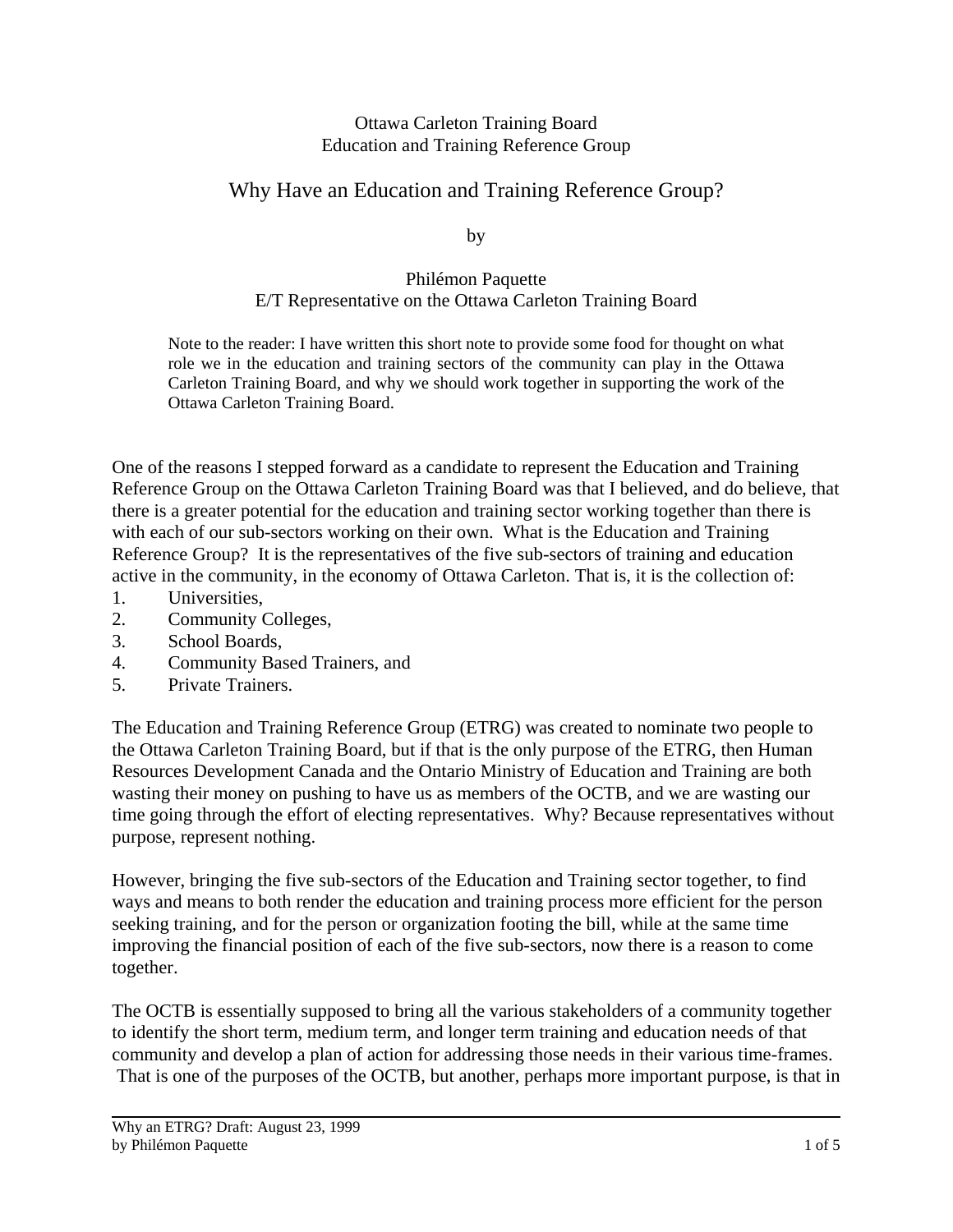the various stakeholders coming together to identify these needs and to develop a plan of action for addressing them, the stakeholders have the opportunity to identify how they can work together.

There are at least three ways in which the Education and Training Reference Group can be involved in the OCTB and its activities.

- 1. One way is to have its representatives find out what the OCTB identifies as needs, and then the ETRG can show how these needs can be met given current resources and offerings of each of the five sub-sectors.
- 2. One way is to take a closer look at the education and training needs of the community, and develop a coordinated plan of action, where each of the five sub-sectors will have its offerings incorporated, and present this plan of action to the OCTB.
- 3. One way is to go beyond these inputs to the OCTB process, and look at the education and training system and see how it can be integrated and streamlined to minimize the cost to the student (or the student's sponsor), and maximize the throughput of the system.

Personally I favour the third option. It is the most ambitious, but it is also the one with the greatest potential impact on education and training.

Why this third option: why integrate and streamline?

We have moved into an era of change in the economy not seen since prior to World War II. We are moving into an era where the small company's flexibility can outmanoeuvre larger companies with much more resources. We are also moving into an era where new large companies are built and expanded through the absorption of smaller companies. None of this may be new to you as a reader of current events, and current business. But what must be remembered is that all of this spells the end of the concept of having a career for life, rather, as some of the pundits of lifelong learning have said, we are entering into the era of a life long building of a career.

We are also entering into an era where there is a relatively smaller group of young people entering the labour market, and labour shortages are already showing up in a number of areas. The way companies and industries are addressing these labour shortages is to rob from each other, and the slowest, or the cheapest firm, is the firm which will not succeed.

However, rather than simply recruiting people from the firm across the street, or across the country, today's recruiting is global. The firms in the United States entice Canadians to go there to work. Canadian firms entice skilled workers from India to come here.

Add these three trends up and what you get is the fact that people will be recycling, that is changing careers, much more than in the past. As they seek to change their careers, they are going to need retraining, more education. As people seek further training and education at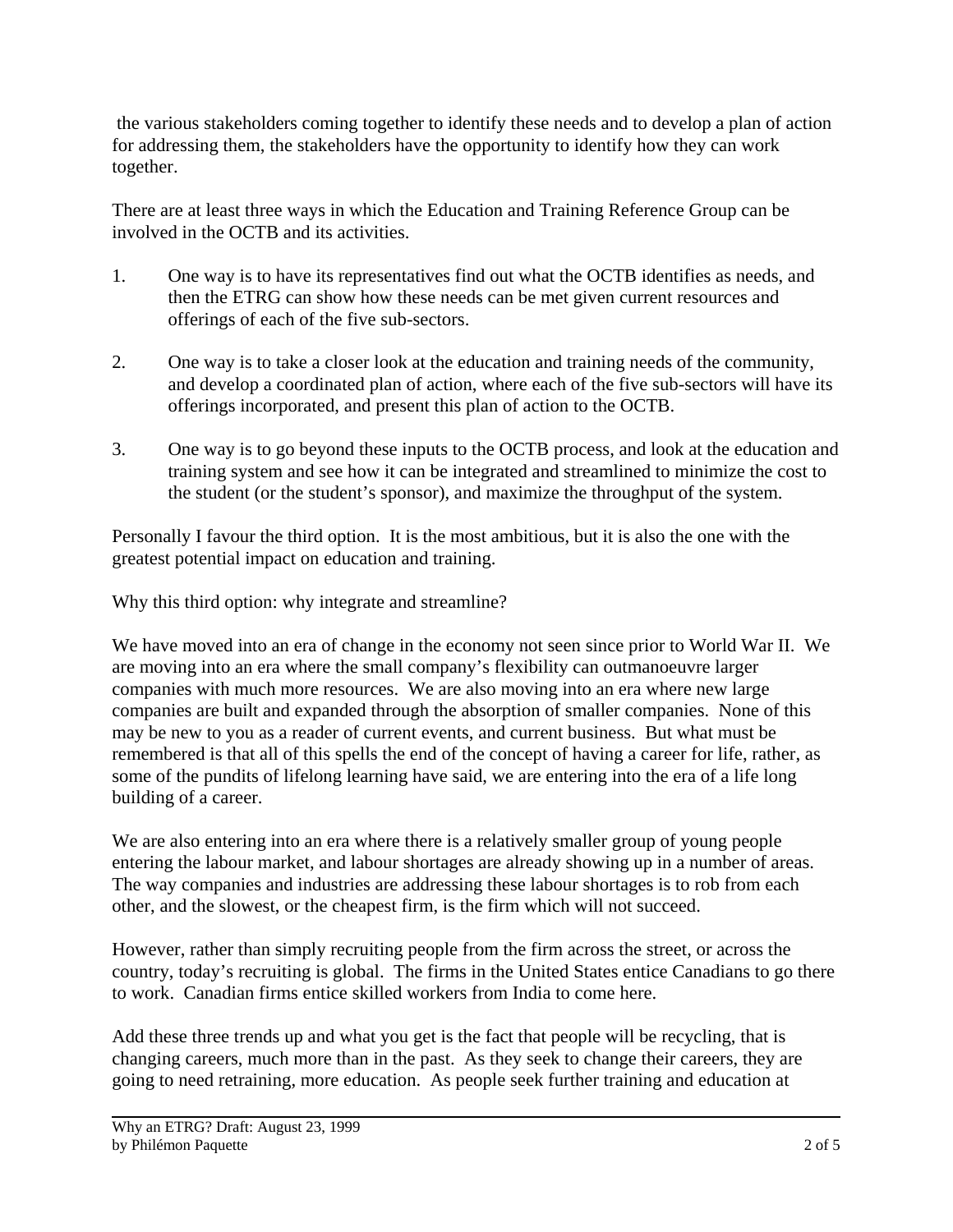different points in their working lives, they are less and less inclined for either financial reasons (they must keep working to earn a living), or for social reasons (they really don't want to spend a lot of time with student much younger than they are who may not be as serious as they are about getting the learning done) to want to spend full days on a university or college campus.

As we know from the andragogists led by Malcolm Knowles and others, adults want a focus on learning, they want to get results in the shortest time possible. They will take a training from a private trainer who can provide them with the knowledge or skills they need to get and be effective on a job, and will avoid a university or college who insist on spending a fixed number of hours in their system until they prove they are worthy. They will do what they did prior to World War II.

Let's take a look at what other organizations are doing to make learning easier, to make getting credentials easier.

The State of New Hampshire in the United States, a state with a population of about a million people integrated their technical colleges, their state teachers colleges, and their public university into one institution. A student can take a course at any of the institutions and have it recognized by all others. This does not mean that all courses are transferable, but it does mean that for many programs, the student can start at one institution, and finish at another, or can take courses at the institution most convenient regardless of where the degree is to come from.

Granted, that is a small jurisdiction, about the size of Ottawa Carleton.

The state of California in the United States, a state with a population of some 31 million – slightly larger than Canada integrated all of its public education institutions so that once a student has been accepted by a university, that university provides counselling on what courses the student can take at the community colleges that will be transferable. Also, a student is permitted to take a significant percentage (I believe 30%) of their courses through television, handing in papers as required, and showing up to write the exam. One point, with most university programs, the student can take up to the first two years of studies through the community colleges at a cost to them of a maximum of \$50.00 per semester. Also in California, university courses are offered at 7:00 am as well as 9:00 pm to permit those who work nights to take courses in the morning. Flexibility is the word.

The state of California has another initiative which permits a student over sixteen years of age to enrol in a mature student program. This permits the student to meet with her or his teachers early in the semester, work out what material has to be covered in a course, what papers have to be written, and what exams have to be taken, and then the student is on his or her own to do the work in their own time. They can consult with the teacher as needed. This is a program which works for many students who would otherwise drop out.

These are initiatives which introduce greater flexibility into the system, but there are more which are needed. We need flexible ways of assessing the knowledge and skills of individuals so that we (by we I mean either the employer or the educator/trainer) can identify what knowledge or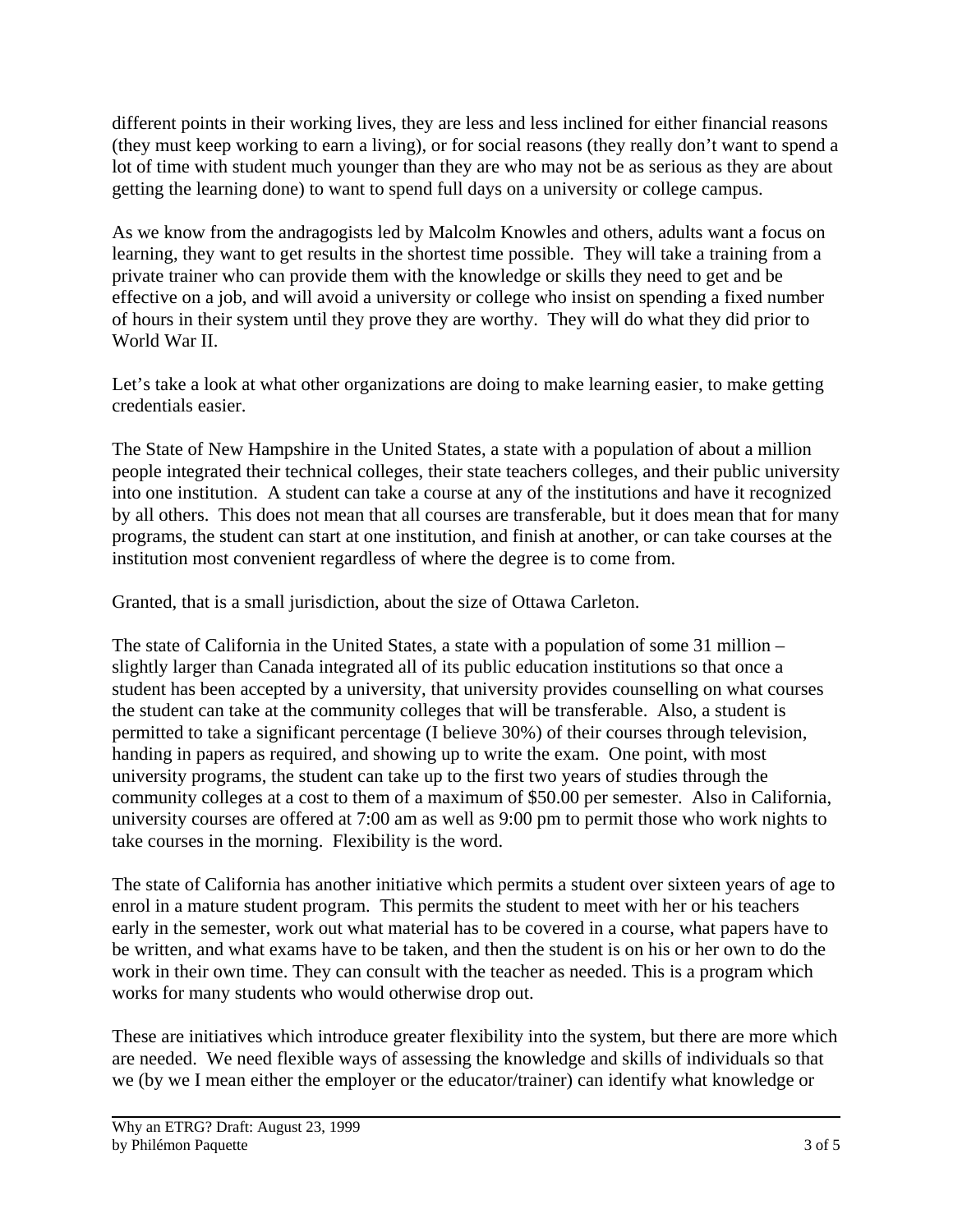skills are missing for a person to qualify for a job. What is missing in the individual's competencies to get the job s/he is looking for.

Prior Learning Assessment and Recognition was the subject of a national conference sponsored by HRDC in 1997, and has been the pipe dream of a growing number of people. In fact it is in use in some of our colleges here in Ontario, and in some of our school boards, but it is not widespread – and the principle barrier to its being widespread is that person staring back at you when you look in the mirror.

We need to find a way to permit an individual to take courses from a community trainer, from a private trainer, from a secondary school, from a college or from a university and have it be credentialed by all. We must find a way or ways to define:

- 1. What constitutes a course in a given field (what should it cover, what should a student learn)
- 2. What credentials are required to deliver components or the totality of a course in a given field
- 3. What facilities are required to deliver components or the totality of a course in a given field
- 4. What evidence is required to demonstrate that the student has learned components of or the totality of a course in a given field
- 5. Who is credentialed to provide the evidence which will be acceptable to all.
- 6. Repeat the above for diploma and degree programs

If we do this in collaboration with employers, we can produce a system where a student of any age could theoretically test out of a course, or components of a course. And that student could be someone from a foreign country who had foreign credentials, or it could be someone who was simply self-taught.

If we do this in cooperation with each other, we can see where the strengths of each of the five sub-sectors of the education and training sector are, and can see how learning can be done far more economically, and with greater flexibility, and speed, than our existing stove-pipe approach to education and training currently permits.

I believe we need to work together to make education and training in Ontario, and in Canada for that matter, a tool accessible to the student of any age, at any stage of their work life, with the least barriers to entry. I also believe we have to make education and training available to the student of any age at the lowest cost possible.

Continuing education can no longer be a secondary activity of educational institutions, offered on a non-credit basis. It has to become a primary activity of a system geared to assisting people learn throughout their lives whenever they need to learn something new. This new approach to continuing education has to be on a inter-institutionally recognized credit basis of some kind so that the next educator trainer who works with the student knows what they already have, and can assist them with the next step, rather than wasting the student's time and money.